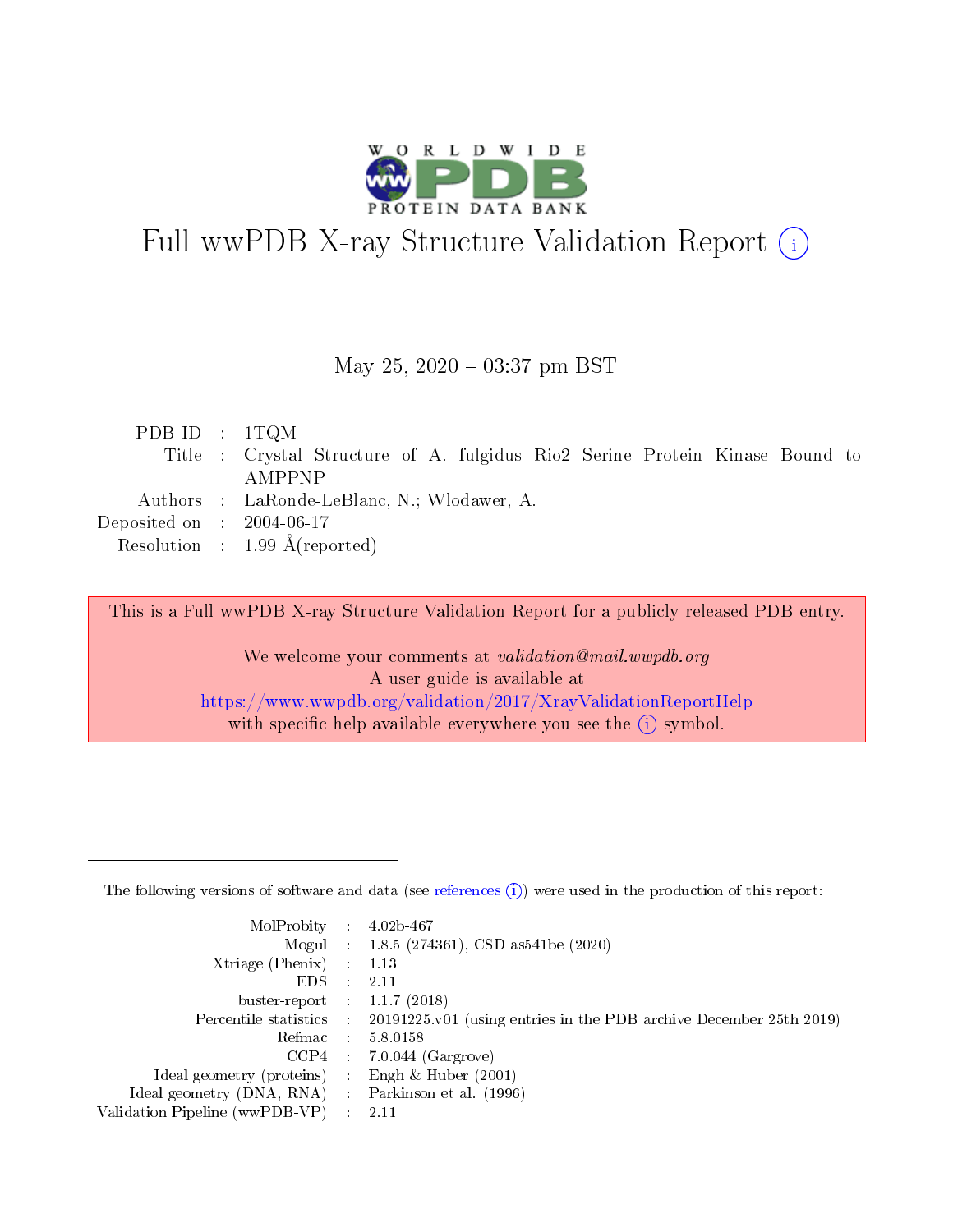# 1 [O](https://www.wwpdb.org/validation/2017/XrayValidationReportHelp#overall_quality)verall quality at a glance  $(i)$

The following experimental techniques were used to determine the structure: X-RAY DIFFRACTION

The reported resolution of this entry is 1.99 Å.

Percentile scores (ranging between 0-100) for global validation metrics of the entry are shown in the following graphic. The table shows the number of entries on which the scores are based.



| Metric                | Whole archive<br>$(\#\text{Entries})$ | Similar resolution<br>$(\#\text{Entries},\, \text{resolution}\; \text{range}(\textup{\AA}))$ |
|-----------------------|---------------------------------------|----------------------------------------------------------------------------------------------|
| $R_{free}$            | 130704                                | $8085(2.00-2.00)$                                                                            |
| Clashscore            | 141614                                | $9178(2.00-2.00)$                                                                            |
| Ramachandran outliers | 138981                                | $9054(2.00-2.00)$                                                                            |
| Sidechain outliers    | 138945                                | $9053(2.00-2.00)$                                                                            |
| RSRZ outliers         | 127900                                | 7900 (2.00-2.00)                                                                             |

The table below summarises the geometric issues observed across the polymeric chains and their fit to the electron density. The red, orange, yellow and green segments on the lower bar indicate the fraction of residues that contain outliers for  $>=3, 2, 1$  and 0 types of geometric quality criteria respectively. A grey segment represents the fraction of residues that are not modelled. The numeric value for each fraction is indicated below the corresponding segment, with a dot representing fractions <=5% The upper red bar (where present) indicates the fraction of residues that have poor fit to the electron density. The numeric value is given above the bar.

| Mol | $\cap$ hain | Length | Quality of chain |     |    |  |  |  |
|-----|-------------|--------|------------------|-----|----|--|--|--|
|     |             |        | 8%               |     |    |  |  |  |
|     |             | 282    | 81%              | 11% | 5% |  |  |  |

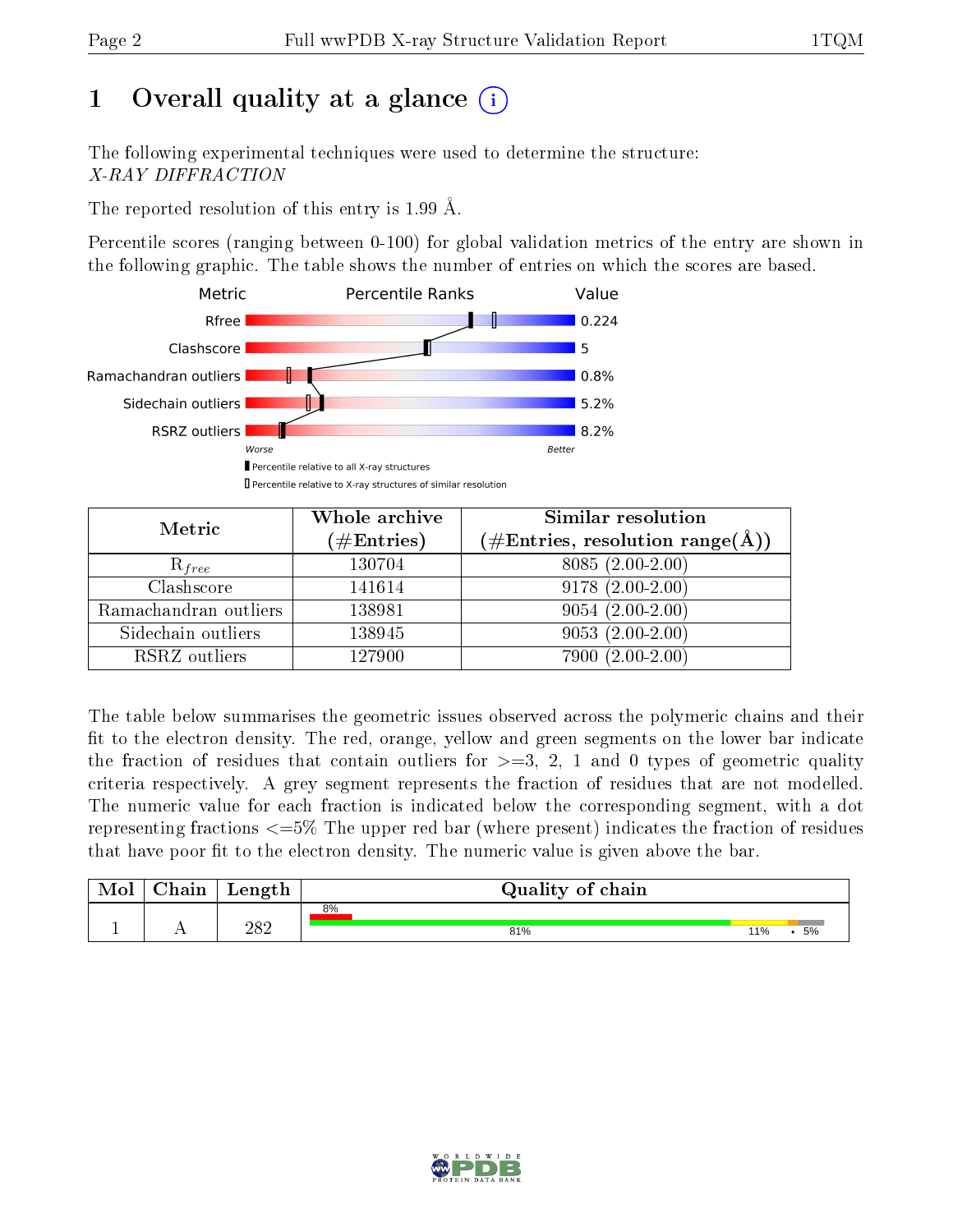# 2 Entry composition (i)

There are 3 unique types of molecules in this entry. The entry contains 2413 atoms, of which 0 are hydrogens and 0 are deuteriums.

In the tables below, the ZeroOcc column contains the number of atoms modelled with zero occupancy, the AltConf column contains the number of residues with at least one atom in alternate conformation and the Trace column contains the number of residues modelled with at most 2 atoms.

Molecule 1 is a protein called conserved hypothetical protein.

| Mol | Chain | Residues | Atoms         |      |     |     | ZeroOcc   AltConf   Trace |  |  |
|-----|-------|----------|---------------|------|-----|-----|---------------------------|--|--|
|     |       | 269      | Total<br>2185 | 1399 | 376 | 402 |                           |  |  |

 Molecule 2 is PHOSPHOAMINOPHOSPHONIC ACID-ADENYLATE ESTER (three-letter code: ANP) (formula:  $C_{10}H_{17}N_6O_{12}P_3$ ).



| Mol | Chain $\overline{\text{Residues}}$ | Atoms       |  |         |  | $ZeroOcc \   \ AltConf \  $ |  |  |
|-----|------------------------------------|-------------|--|---------|--|-----------------------------|--|--|
|     |                                    | Total C N O |  | 10 6 12 |  |                             |  |  |

Molecule 3 is water.

| Mol | $\overline{\phantom{a}}$ Chain   Residues | Atoms               | ZeroOcc   AltConf |  |
|-----|-------------------------------------------|---------------------|-------------------|--|
|     | 197                                       | Total<br>197<br>107 |                   |  |

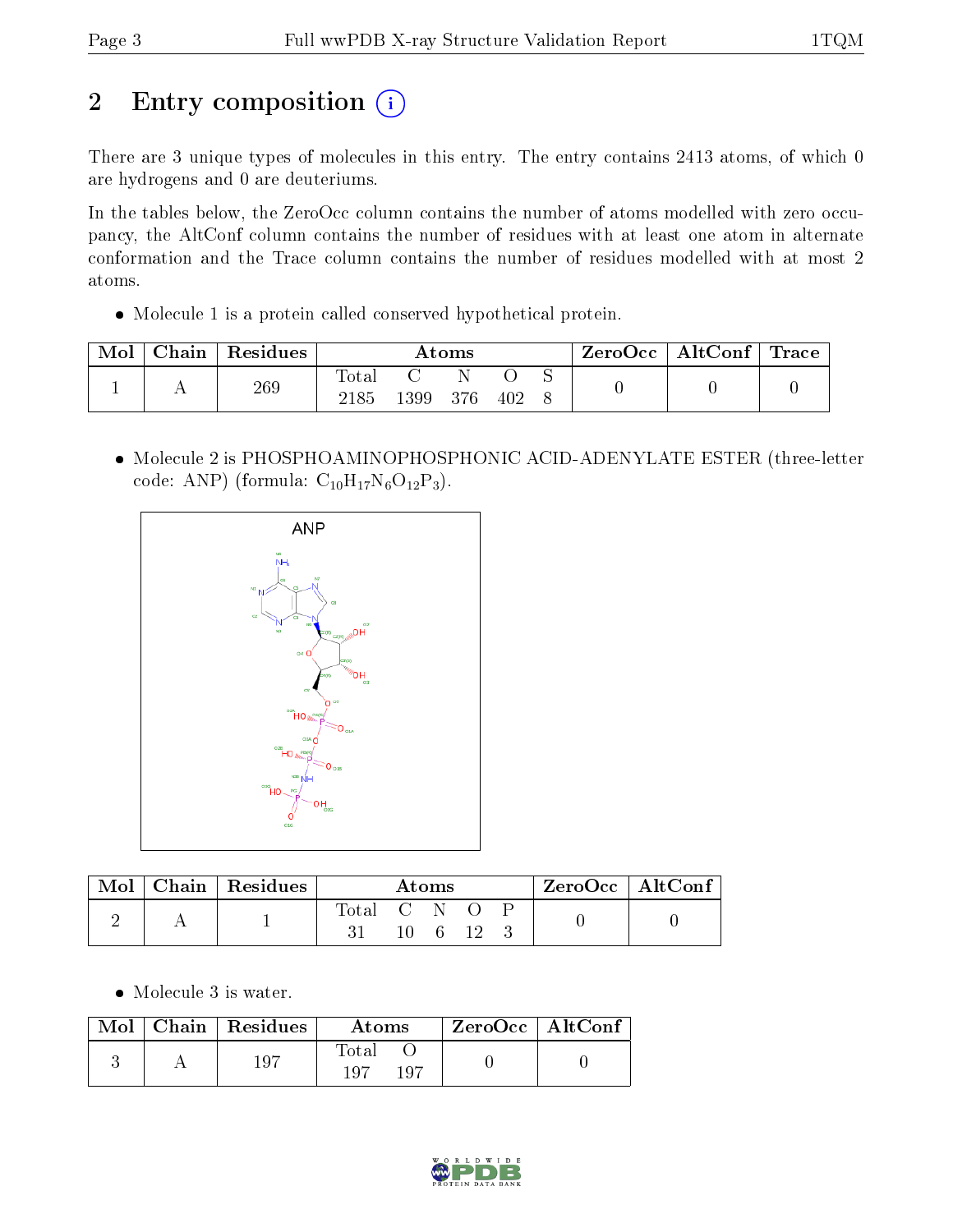# 3 Residue-property plots  $(i)$

These plots are drawn for all protein, RNA and DNA chains in the entry. The first graphic for a chain summarises the proportions of the various outlier classes displayed in the second graphic. The second graphic shows the sequence view annotated by issues in geometry and electron density. Residues are color-coded according to the number of geometric quality criteria for which they contain at least one outlier: green  $= 0$ , yellow  $= 1$ , orange  $= 2$  and red  $= 3$  or more. A red dot above a residue indicates a poor fit to the electron density (RSRZ  $> 2$ ). Stretches of 2 or more consecutive residues without any outlier are shown as a green connector. Residues present in the sample, but not in the model, are shown in grey.

• Molecule 1: conserved hypothetical protein



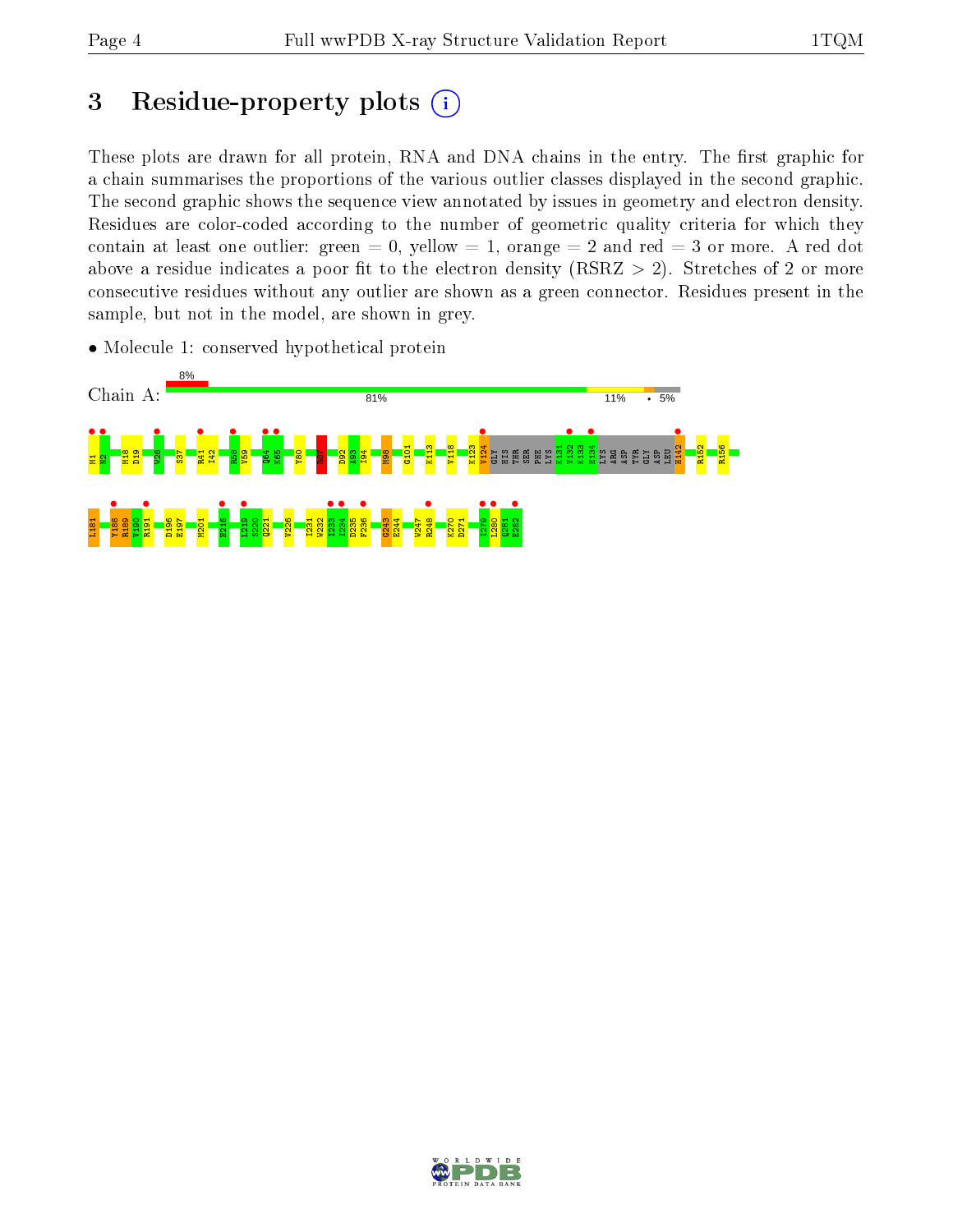# 4 Data and refinement statistics  $(i)$

| Property                                                         | Value                                                              | Source     |
|------------------------------------------------------------------|--------------------------------------------------------------------|------------|
| Space group                                                      | $\overline{C}$ 1 2 1                                               | Depositor  |
| Cell constants                                                   | $116.17\text{\AA}$<br>$44.26\text{\AA}$<br>$62.10\overline{\rm A}$ | Depositor  |
| a, b, c, $\alpha$ , $\beta$ , $\gamma$                           | $94.38^\circ$<br>$90.00^\circ$<br>$90.00^{\circ}$                  |            |
| Resolution $(A)$                                                 | 28.99<br>1.99<br>$\frac{1}{2}$                                     | Depositor  |
|                                                                  | 28.96<br>$-1.99$                                                   | <b>EDS</b> |
| % Data completeness                                              | $97.9(28.99-1.99)$                                                 | Depositor  |
| (in resolution range)                                            | $97.9(28.96-1.99)$                                                 | <b>EDS</b> |
| $R_{merge}$                                                      | (Not available)                                                    | Depositor  |
| $\mathrm{R}_{sym}$                                               | 0.04                                                               | Depositor  |
| $\langle I/\sigma(I) \rangle^{-1}$                               | 9.90 (at $2.00\text{\AA}$ )                                        | Xtriage    |
| Refinement program                                               | REFMAC 5.1.24                                                      | Depositor  |
|                                                                  | 0.171<br>, 0.228                                                   | Depositor  |
| $R, R_{free}$                                                    | 0.177<br>0.224<br>$\mathbf{r}$                                     | DCC        |
| $\mathcal{R}_{free}$ test set                                    | 1106 reflections $(5.16\%)$                                        | wwPDB-VP   |
| Wilson B-factor $(A^2)$                                          | $29.5\,$                                                           | Xtriage    |
| Anisotropy                                                       | 0.154                                                              | Xtriage    |
| Bulk solvent $k_{sol}(e/\mathrm{A}^3)$ , $B_{sol}(\mathrm{A}^2)$ | 0.40, 58.5                                                         | <b>EDS</b> |
| L-test for twinning <sup>2</sup>                                 | $< L >$ = 0.49, $< L2$ = 0.32                                      | Xtriage    |
| Estimated twinning fraction                                      | No twinning to report.                                             | Xtriage    |
| $\overline{F_o, F_c}$ correlation                                | 0.95                                                               | <b>EDS</b> |
| Total number of atoms                                            | 2413                                                               | wwPDB-VP   |
| Average B, all atoms $(A^2)$                                     | 27.0                                                               | wwPDB-VP   |

Xtriage's analysis on translational NCS is as follows: The largest off-origin peak in the Patterson function is  $7.55\%$  of the height of the origin peak. No significant pseudotranslation is detected.

<sup>&</sup>lt;sup>2</sup>Theoretical values of  $\langle |L| \rangle$ ,  $\langle L^2 \rangle$  for acentric reflections are 0.5, 0.333 respectively for untwinned datasets, and 0.375, 0.2 for perfectly twinned datasets.



<span id="page-4-1"></span><span id="page-4-0"></span><sup>1</sup> Intensities estimated from amplitudes.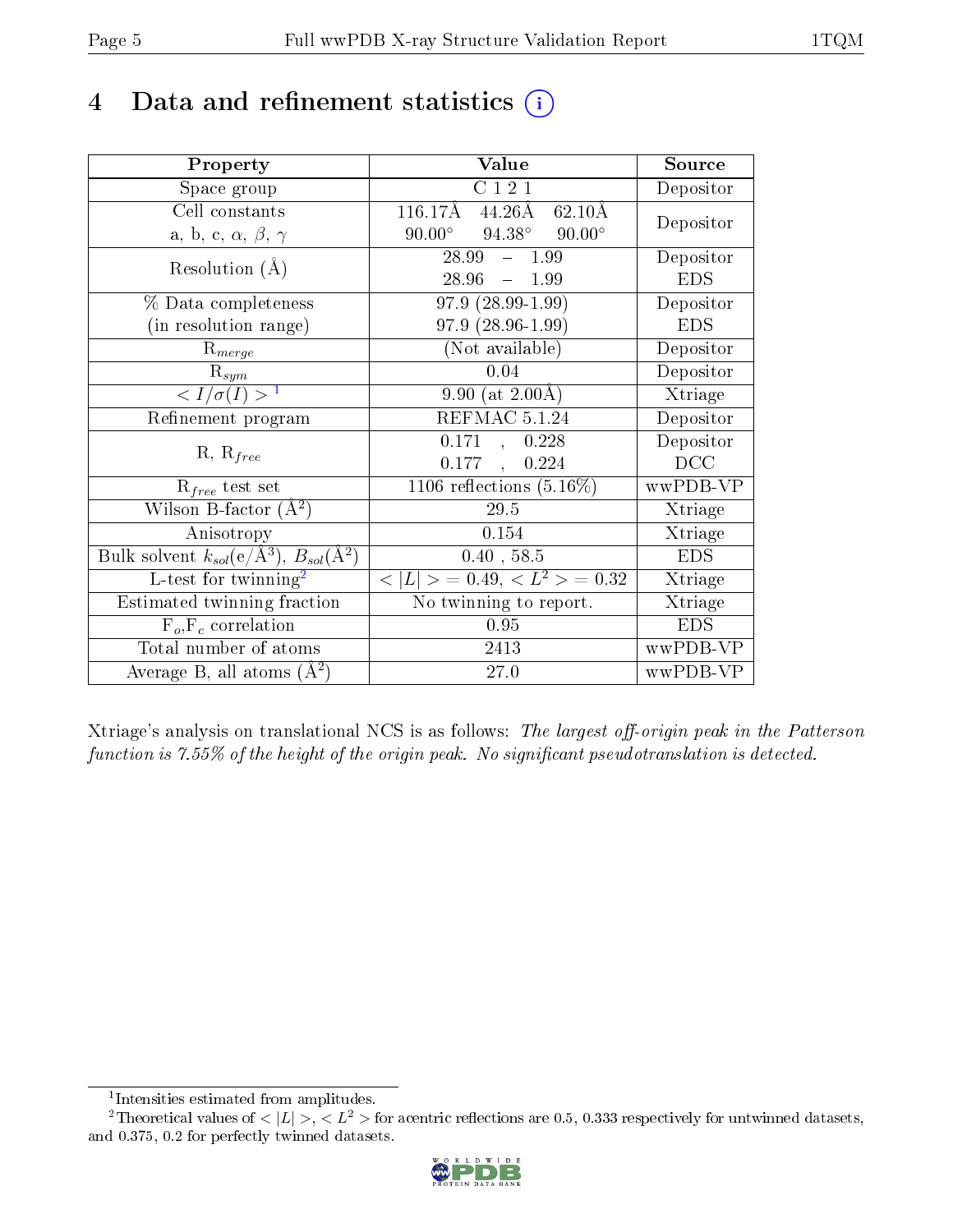# 5 Model quality  $(i)$

## 5.1 Standard geometry  $(i)$

Bond lengths and bond angles in the following residue types are not validated in this section: ANP

The Z score for a bond length (or angle) is the number of standard deviations the observed value is removed from the expected value. A bond length (or angle) with  $|Z| > 5$  is considered an outlier worth inspection. RMSZ is the root-mean-square of all Z scores of the bond lengths (or angles).

| $Mol \mid$ | Chain |          | Bond lengths    | Bond angles |                     |  |
|------------|-------|----------|-----------------|-------------|---------------------|--|
|            |       | RMSZ     | $\# Z  > 5$     | RMSZ I      | # $ Z  > 5$         |  |
|            |       | $1.23\,$ | $4/2227(0.2\%)$ | 1.08        | $11/3000$ $(0.4\%)$ |  |

Chiral center outliers are detected by calculating the chiral volume of a chiral center and verifying if the center is modelled as a planar moiety or with the opposite hand.A planarity outlier is detected by checking planarity of atoms in a peptide group, atoms in a mainchain group or atoms of a sidechain that are expected to be planar.

|  | $\mid$ Mol $\mid$ Chain $\mid$ #Chirality outliers $\mid$ #Planarity outliers $\mid$ |
|--|--------------------------------------------------------------------------------------|
|  |                                                                                      |

Mol Chain Res Type Atoms Z Observed( $\AA$ ) Ideal( $\AA$ ) 1 | A | 98 | MET | SD-CE | -7.81 | 1.34 | 1.77 1 A 118 VAL CB-CG2 -5.90 1.40 1.52 1 | A | 232 | TRP | CG-CD1 | 5.76 | 1.44 | 1.36 1 | A | 201 | MET | SD-CE | -5.38 | 1.47 | 1.77

All (4) bond length outliers are listed below:

All (11) bond angle outliers are listed below:

| Mol | Chain | Res | Type        | Atoms                   | Z       | Observed $(°)$ | $Ideal(^o)$ |
|-----|-------|-----|-------------|-------------------------|---------|----------------|-------------|
|     | А     | 248 | ${\rm ARG}$ | NE-CZ-NH1               | 9.84    | 125.22         | 120.30      |
|     | А     | 19  | ASP         | $CB-CG-OD2$             | 8.76    | 126.18         | 118.30      |
|     | А     | 87  | ${\rm ARG}$ | NE-CZ-NH1               | 8.71    | 124.66         | 120.30      |
|     | А     | 87  | ${\rm ARG}$ | NE-CZ-NH <sub>2</sub>   | $-6.68$ | 116.96         | 120.30      |
|     | А     | 248 | $\rm{ARG}$  | $NE- CZ-NH2$            | $-6.47$ | 117.07         | 120.30      |
|     | А     | 196 | <b>ASP</b>  | $CB-CG-OD2$             | 6.16    | 123.84         | 118.30      |
|     | А     | 271 | ASP         | $\overline{CB}$ -CG-OD2 | 5.99    | 123.69         | 118.30      |
|     | А     | 92  | ASP         | $CB-CG-OD2$             | 5.49    | 123.24         | 118.30      |
|     | А     | 244 | GLU         | $N$ -CA-C               | 5.46    | 125.75         | 111.00      |

Continued on next page...

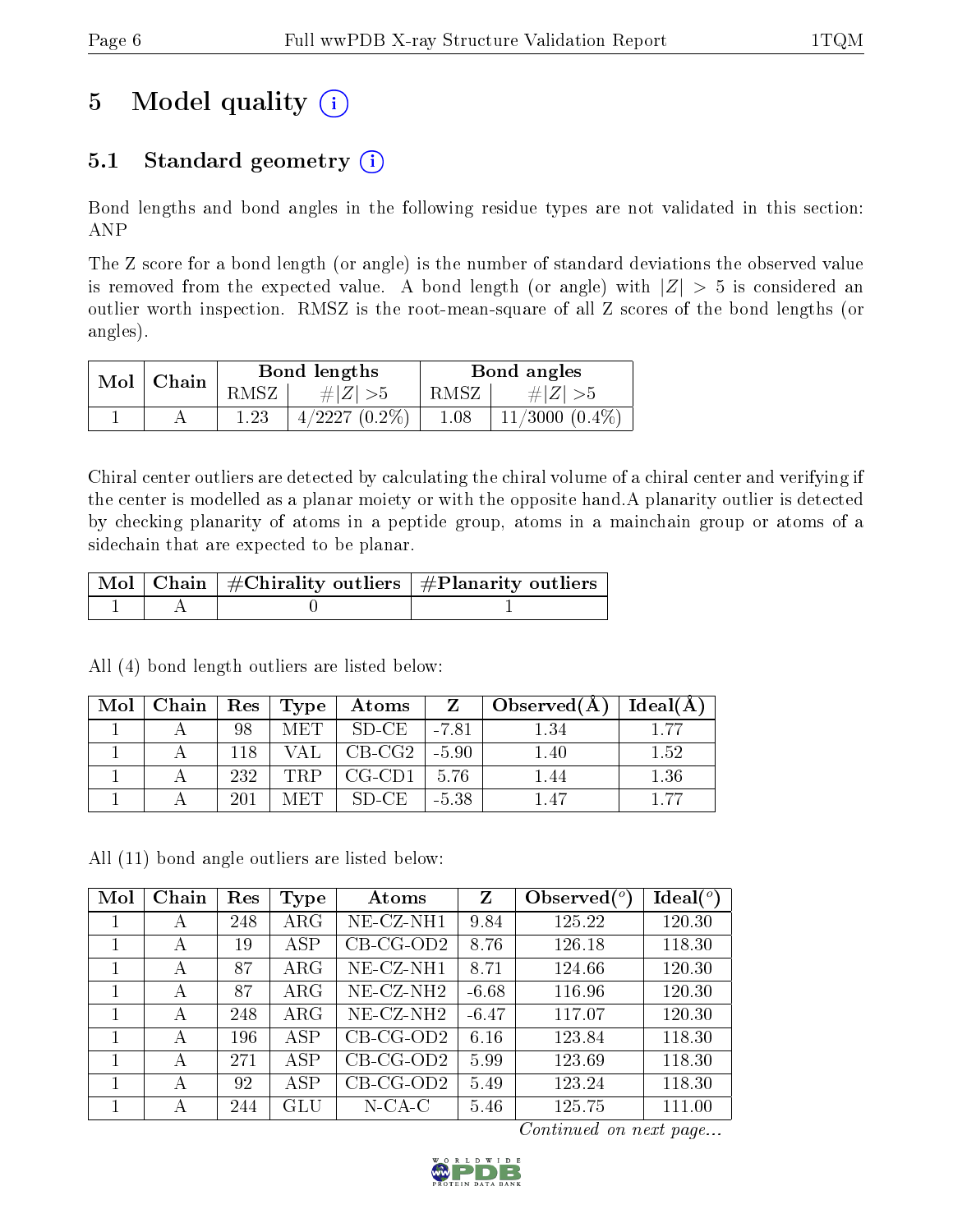Continued from previous page...

| $\bf{Mol}$ | Chain   Res |     | $\perp$ Type | Atoms                          | Observed $(°)$ | Ideal $({}^o)$ |
|------------|-------------|-----|--------------|--------------------------------|----------------|----------------|
|            |             | 181 | LEU          | $\overline{C}$ B-CG-CD2   5.24 | 119.91         | 111 00         |
|            |             | 189 | $\rm{ARG}^-$ | NE-CZ-NH2   -5.23              | 117.69         | $120.30\,$     |

There are no chirality outliers.

All (1) planarity outliers are listed below:

|  |     |     | $\lceil\,\mathrm{Mol}\, \rceil$ Chain $\mid\mathrm{Res}\mid\mathrm{Type}\mid\mathrm{Group}\rangle$ |
|--|-----|-----|----------------------------------------------------------------------------------------------------|
|  | 243 | GLY | Peptide                                                                                            |

### 5.2 Too-close contacts (i)

In the following table, the Non-H and H(model) columns list the number of non-hydrogen atoms and hydrogen atoms in the chain respectively. The H(added) column lists the number of hydrogen atoms added and optimized by MolProbity. The Clashes column lists the number of clashes within the asymmetric unit, whereas Symm-Clashes lists symmetry related clashes.

| Mol |      |      |    | Chain   Non-H   H(model)   H(added)   Clashes   Symm-Clashes |
|-----|------|------|----|--------------------------------------------------------------|
|     | 2185 | 2158 | າາ |                                                              |
|     |      |      |    |                                                              |
|     | 107  |      |    |                                                              |
|     | 2413 |      |    |                                                              |

The all-atom clashscore is defined as the number of clashes found per 1000 atoms (including hydrogen atoms). The all-atom clashscore for this structure is 5.

All (23) close contacts within the same asymmetric unit are listed below, sorted by their clash magnitude.

| Atom-1               | Atom-2              | Interatomic<br>distance $(A)$ | Clash<br>overlap<br>(A) |
|----------------------|---------------------|-------------------------------|-------------------------|
| 1: A: 124: VAL: HG23 | 1:A:124:VAL:O       | 1.75                          | 0.86                    |
| 1: A:98:MET:CE       | 2:A:283:AND:H1'     | 2.12                          | 0.79                    |
| 1: A:98: MET:SD      | 3:A:326:HOH:O       | 2.44                          | 0.76                    |
| 1: A: 101: GLY: O    | 1: A: 123: LYS: NZ  | 2.21                          | 0.73                    |
| 1: A:98: MET:HB2     | 3:A:326:HOH:O       | 1.90                          | 0.71                    |
| $1:$ A:226:VAL:HG22  | 1: A:231: ILE: HG22 | 1.74                          | 0.68                    |
| 1: A:124: VAL: CG2   | 1:A:124:VAL:O       | 2.45                          | 0.65                    |
| 1: A:98: MET:HE3     | 2:A:283:AND:H1'     | 1.80                          | 0.64                    |
| 1:A:197:GLU:HG3      | 3: A:318: HOH:O     | 2.03                          | 0.58                    |
| 1: A:18: MET:HE2     | 1: A:80: TYR:HB2    | 1.87                          | 0.55                    |
| 1: A: 152: ARG: HD3  | 1: A: 156: ARG: CZ  | 2.37                          | 0.54                    |

Continued on next page...

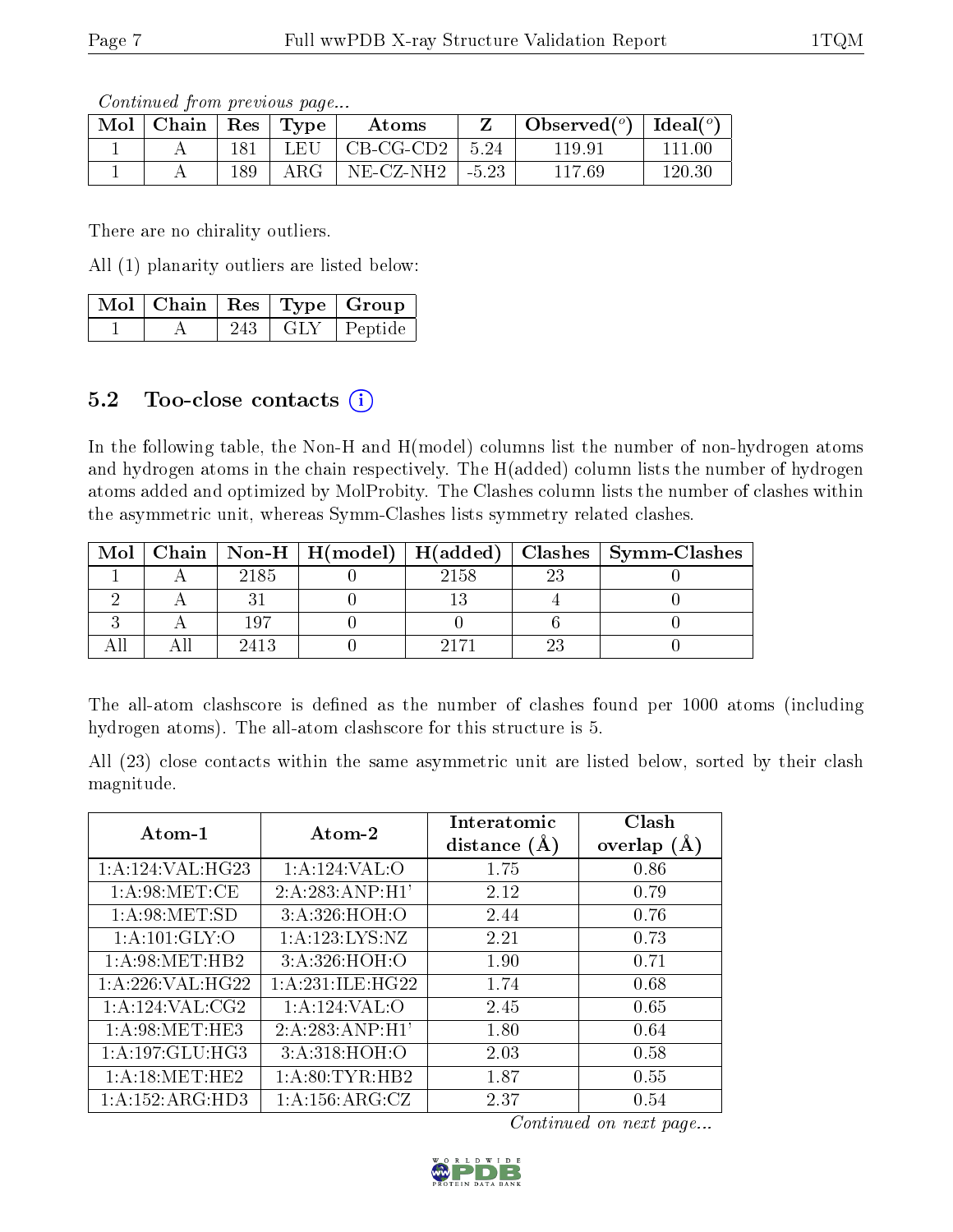| $\rm{Atom\text{-}1}$ | Atom-2             | Interatomic<br>distance $(A)$ | Clash<br>overlap $(A)$ |
|----------------------|--------------------|-------------------------------|------------------------|
| 1: A:98:MET:CE       | 2:A:283:AND:CI'    | 2.86                          | 0.53                   |
| 1: A:98: MET:HE1     | 2:A:283:AND:CI'    | 2.42                          | 0.50                   |
| 1: A: 197: GLU: HG3  | 3:A:419:HOH:O      | 2.13                          | 0.47                   |
| 1: A: 113: LYS: O    | 3:A:452:HOH:O      | 2.20                          | 0.47                   |
| 1: A:18: MET:HE3     | 1: A:59: VAL:CG1   | 2.45                          | 0.46                   |
| 1: A: 123: LYS: O    | 1:A:124:VAL:CD     | 2.56                          | 0.44                   |
| 1: A:18: MET:CE      | 1: A:59: VAL:CG1   | 2.96                          | 0.44                   |
| 1:A:142:HIS:CE1      | 3:A:406:HOH:O      | 2.73                          | 0.41                   |
| 1: A:37: SER:OG      | 1:A:42:ILE:O       | 2.28                          | 0.41                   |
| 1: A:243: GLY:HA2    | 1:A:247:TRP:CD1    | 2.55                          | 0.41                   |
| 1: A:87: ARG:HB3     | 1: A:87: ARG: HH11 | 1.86                          | 0.41                   |
| 1: A: 188: TYR: HB2  | 1: A:221: GLN: HG3 | 2.03                          | 0.41                   |

Continued from previous page...

There are no symmetry-related clashes.

#### 5.3 Torsion angles  $(i)$

#### 5.3.1 Protein backbone  $(i)$

In the following table, the Percentiles column shows the percent Ramachandran outliers of the chain as a percentile score with respect to all X-ray entries followed by that with respect to entries of similar resolution.

The Analysed column shows the number of residues for which the backbone conformation was analysed, and the total number of residues.

| Mol   Chain | Analysed                                                     |  | Favoured   Allowed   Outliers   Percentiles |
|-------------|--------------------------------------------------------------|--|---------------------------------------------|
|             | $\mid$ 263/282 (93%)   259 (98%)   2 (1%)   2 (1%)   19   13 |  |                                             |

All (2) Ramachandran outliers are listed below:

| Mol | Chain | Res  | 1'ype |
|-----|-------|------|-------|
|     |       | -235 |       |
|     |       |      |       |

#### 5.3.2 Protein sidechains  $(i)$

In the following table, the Percentiles column shows the percent sidechain outliers of the chain as a percentile score with respect to all X-ray entries followed by that with respect to entries of similar resolution.

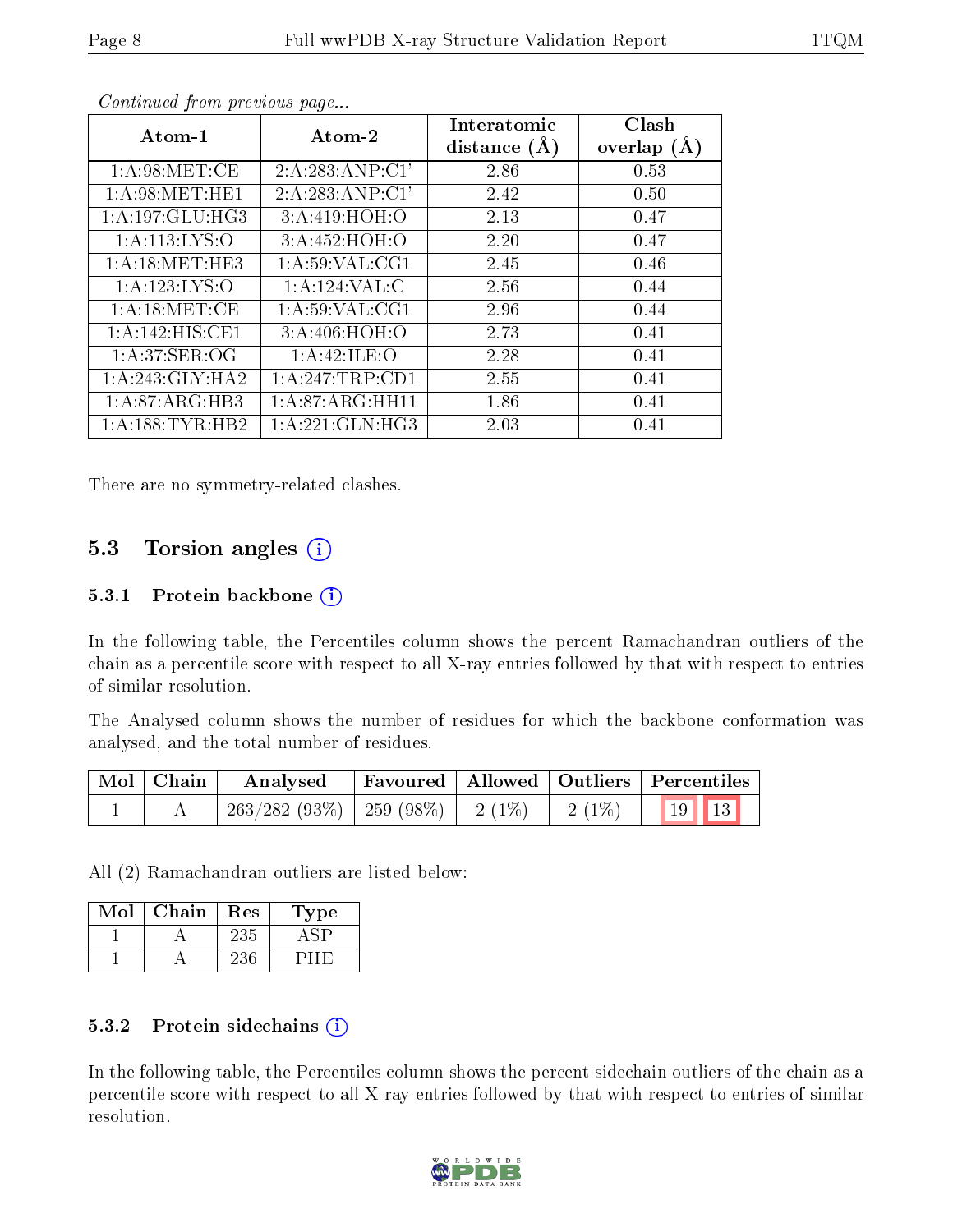The Analysed column shows the number of residues for which the sidechain conformation was analysed, and the total number of residues.

| Mol   Chain | Analysed                                           |  | Rotameric   Outliers   Percentiles |  |
|-------------|----------------------------------------------------|--|------------------------------------|--|
|             | $^+$ 231/248 (93%)   219 (95%)   12 (5%)   23   19 |  |                                    |  |

All (12) residues with a non-rotameric sidechain are listed below:

| Mol | Chain          | Res | Type       |
|-----|----------------|-----|------------|
| 1   | А              | 1   | MET        |
| 1   | A              | 41  | ARG        |
| 1   | А              | 87  | $\rm{ARG}$ |
| 1   | А              | 94  | ILE        |
| 1   | А              | 124 | <b>VAL</b> |
| 1   | $\overline{A}$ | 142 | <b>HIS</b> |
| 1   | А              | 181 | LEU        |
| 1   | А              | 188 | TYR        |
| 1   | А              | 189 | $\rm{ARG}$ |
| 1   | А              | 191 | ARG        |
| 1   | А              | 270 | <b>LYS</b> |
|     |                | 280 | LEU        |

Some sidechains can be flipped to improve hydrogen bonding and reduce clashes. All (2) such sidechains are listed below:

| Mol | Chain | Res | Type  |
|-----|-------|-----|-------|
|     |       | 39  |       |
|     |       |     | -21 - |

#### 5.3.3 RNA (i)

There are no RNA molecules in this entry.

## 5.4 Non-standard residues in protein, DNA, RNA chains (i)

There are no non-standard protein/DNA/RNA residues in this entry.

### 5.5 Carbohydrates (i)

There are no carbohydrates in this entry.

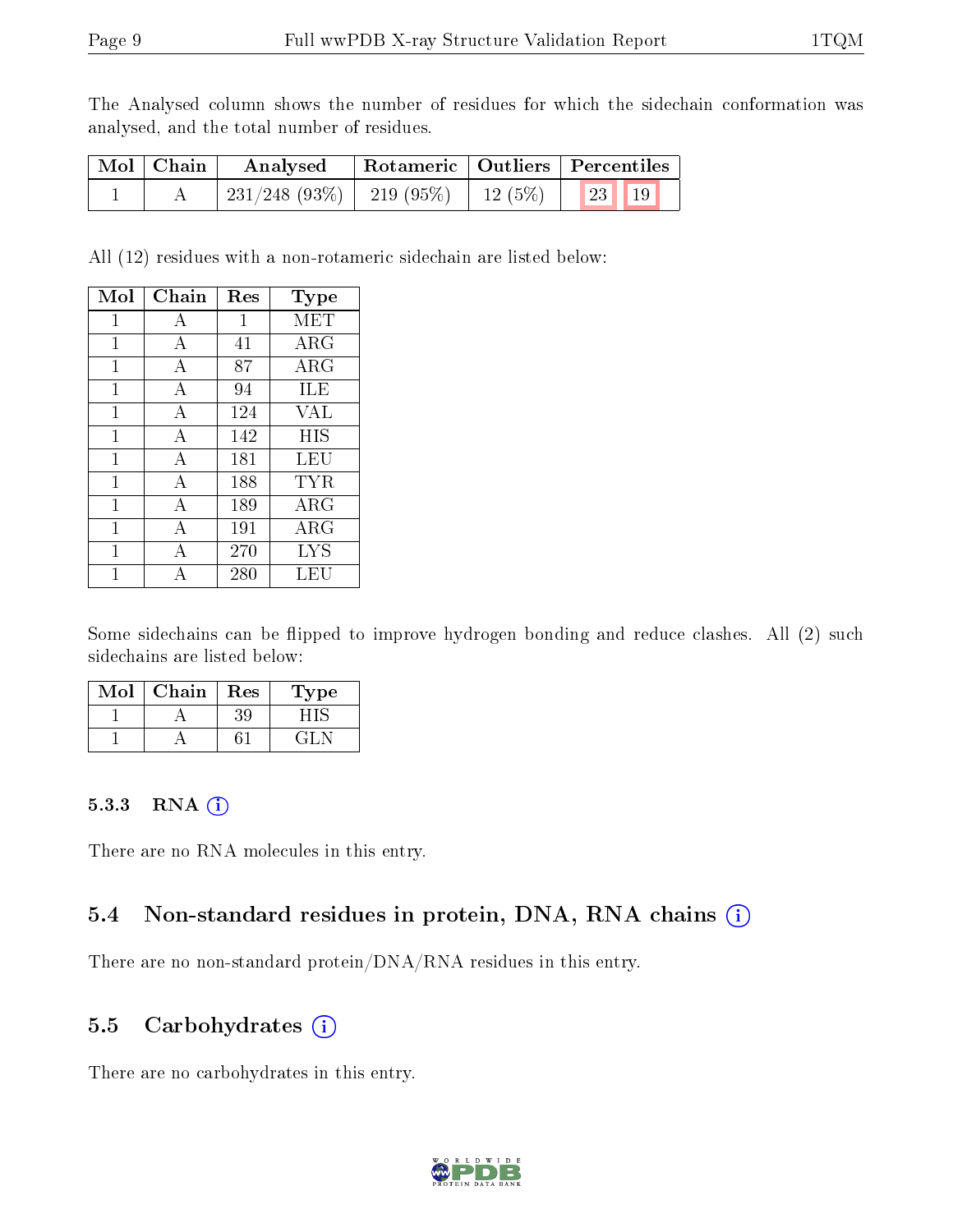## 5.6 Ligand geometry (i)

1 ligand is modelled in this entry.

In the following table, the Counts columns list the number of bonds (or angles) for which Mogul statistics could be retrieved, the number of bonds (or angles) that are observed in the model and the number of bonds (or angles) that are dened in the Chemical Component Dictionary. The Link column lists molecule types, if any, to which the group is linked. The Z score for a bond length (or angle) is the number of standard deviations the observed value is removed from the expected value. A bond length (or angle) with  $|Z| > 2$  is considered an outlier worth inspection. RMSZ is the root-mean-square of all Z scores of the bond lengths (or angles).

| Mol<br>Type | Chain | Res | $\mathbf{Link}$ |                          | Bond lengths |      |                    | Bond angles        |                       |         |
|-------------|-------|-----|-----------------|--------------------------|--------------|------|--------------------|--------------------|-----------------------|---------|
|             |       |     |                 |                          | Counts-      |      | RMSZ   $\# Z  > 2$ | Counts             | $+$ RMSZ <sub>+</sub> | $\# Z $ |
|             |       |     | 283             | $\overline{\phantom{0}}$ | 29, 33, 33   | 2.96 | $9(31\%)$          | $ 31,52,52\rangle$ | 2.38                  | 12(38%) |

In the following table, the Chirals column lists the number of chiral outliers, the number of chiral centers analysed, the number of these observed in the model and the number defined in the Chemical Component Dictionary. Similar counts are reported in the Torsion and Rings columns. '-' means no outliers of that kind were identified.

|     |     |                          | Mol   Type   Chain   Res   Link   Chirals   Torsions   Rings |  |
|-----|-----|--------------------------|--------------------------------------------------------------|--|
| ANP | 283 | <b>Contract Contract</b> | $1/14/38/38$   $0/3/3/3$                                     |  |

All (9) bond length outliers are listed below:

| Mol            | Chain | Res | Type       | Atoms      | $\mathbf{Z}$ | Observed(A) | Ideal(A) |
|----------------|-------|-----|------------|------------|--------------|-------------|----------|
| $\overline{2}$ | А     | 283 | ANP        | PG-O1G     | 8.41         | 1.59        | 1.46     |
| $\overline{2}$ | А     | 283 | ANP        | $C4-N3$    | 7.09         | 1.45        | 1.35     |
| $\overline{2}$ | А     | 283 | ANP        | PB-O1B     | 6.29         | 1.56        | 1.46     |
| $\overline{2}$ | А     | 283 | <b>ANP</b> | PG-N3B     | 5.55         | 1.77        | 1.63     |
| $\overline{2}$ | А     | 283 | <b>ANP</b> | PA-O1A     | 4.35         | 1.66        | 1.50     |
| $\overline{2}$ | А     | 283 | ANP        | PB-N3B     | 3.00         | 1.71        | 1.63     |
| $\overline{2}$ | А     | 283 | <b>ANP</b> | PB-O3A     | 2.32         | 1.62        | 1.59     |
| $\overline{2}$ | А     | 283 | ANP        | $C5-C4$    | 2.17         | 1.46        | 1.40     |
| $\overline{2}$ | А     | 283 | ANP        | $C2$ '-C3' | $-2.06$      | 1.47        | 1.53     |

All (12) bond angle outliers are listed below:

| Mol           | Chain | Res | <b>Type</b> | Atoms                                          |         | Observed $(°)$ | $Ideal(^o)$ |
|---------------|-------|-----|-------------|------------------------------------------------|---------|----------------|-------------|
| $\mathcal{D}$ |       | 283 | <b>ANP</b>  | $O2B-PB-O1B$                                   | $-5.29$ | 98.83          | 109.92      |
| റ             |       | 283 | ANP         | $N3-C2-N1$                                     | $-4.71$ | 121.32         | 128.68      |
| $\Omega$      |       | 283 | A NP        | $O3'$ -C3'-C4'                                 | 3.91    | 122.35         | 111.05      |
| $\Omega$      |       | 283 | A N P       | O <sub>1</sub> G-P <sub>G-N<sub>3</sub>B</sub> | 3.90    | 117.52         | 11177       |
|               |       | 283 | ΔNP         | $C3'$ - $C2'$ - $C1'$                          | 3.76    | 106.64         | 100.98      |

Continued on next page...

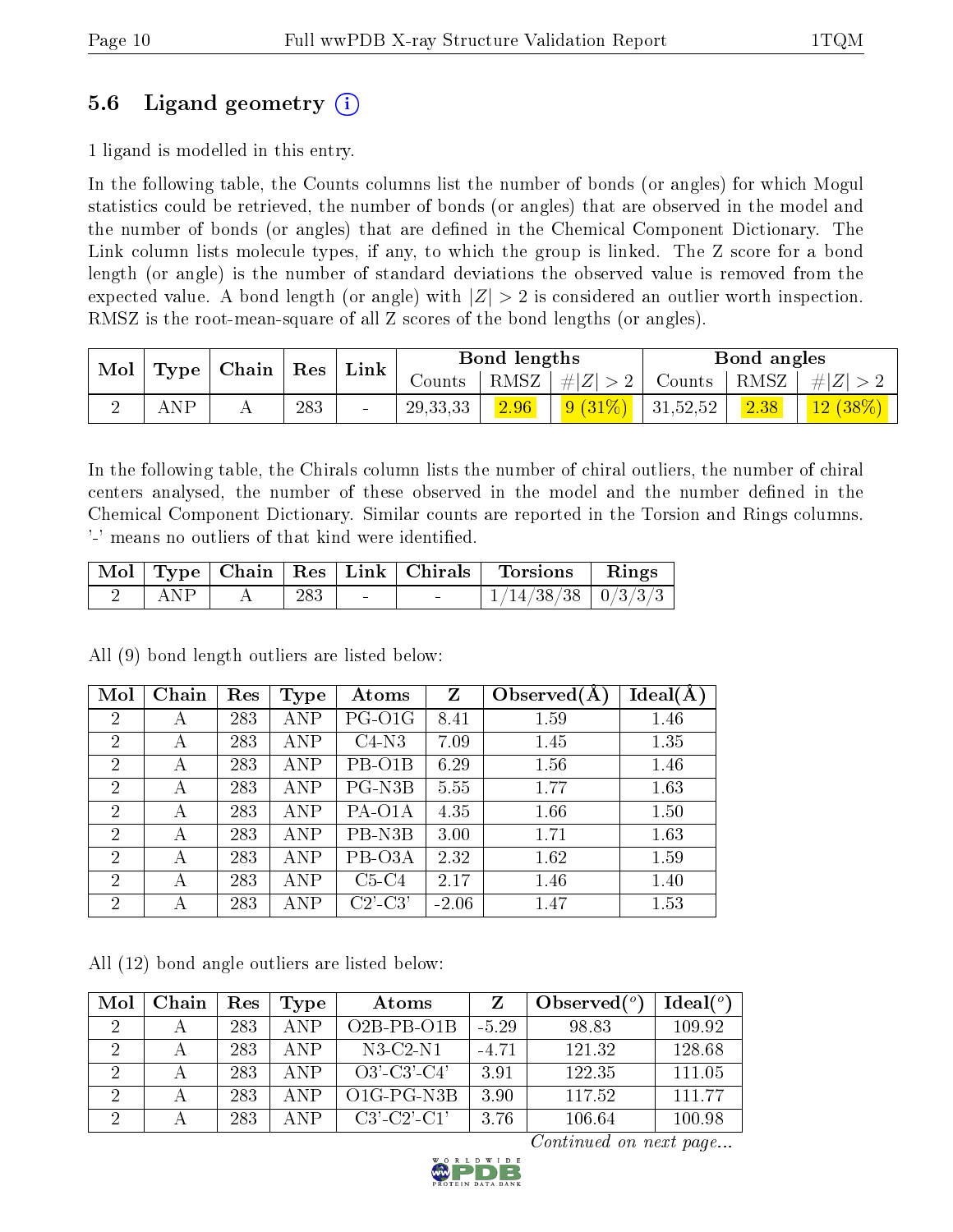| Mol            | Chain        | Res | <b>Type</b> | Atoms          | Z       | Observed $(°)$ | Ideal $(^\circ)$ |
|----------------|--------------|-----|-------------|----------------|---------|----------------|------------------|
| 2              | А            | 283 | <b>ANP</b>  | $O3G-PG-O1G$   | $-3.31$ | 105.14         | 113.45           |
| 2              | А            | 283 | <b>ANP</b>  | $O2'$ -C2'-C3' | $-3.16$ | 101.61         | 111.82           |
| 2              | $\mathbf{A}$ | 283 | <b>ANP</b>  | $C5-C6-N6$     | $-2.91$ | 115.93         | 120.35           |
| $\overline{2}$ | А            | 283 | <b>ANP</b>  | O3A-PB-N3B     | 2.90    | 114.64         | 106.59           |
| 2              | А            | 283 | <b>ANP</b>  | $C2-N1-C6$     | 2.75    | 123.47         | 118.75           |
| 2              | А            | 283 | <b>ANP</b>  | $O4'$ -C4'-C5' | 2.45    | 117.42         | 109.37           |
| -2             | А            | 283 | <b>ANP</b>  | $O3'-C3'-C2'$  | 2.01    | 118.33         | 111.82           |

Continued from previous page...

There are no chirality outliers.

All (1) torsion outliers are listed below:

| Mol | Chain   Res   Type |       | Atoms           |
|-----|--------------------|-------|-----------------|
|     |                    | A N P | $PR-O3A-PA-O1A$ |

There are no ring outliers.

1 monomer is involved in 4 short contacts:

|  |     | $\sqrt{\text{Mol}}$   Chain   Res   Type   Clashes   Symm-Clashes |
|--|-----|-------------------------------------------------------------------|
|  | ANP |                                                                   |

The following is a two-dimensional graphical depiction of Mogul quality analysis of bond lengths, bond angles, torsion angles, and ring geometry for all instances of the Ligand of Interest. In addition, ligands with molecular weight > 250 and outliers as shown on the validation Tables will also be included. For torsion angles, if less then 5% of the Mogul distribution of torsion angles is within 10 degrees of the torsion angle in question, then that torsion angle is considered an outlier. Any bond that is central to one or more torsion angles identified as an outlier by Mogul will be highlighted in the graph. For rings, the root-mean-square deviation (RMSD) between the ring in question and similar rings identified by Mogul is calculated over all ring torsion angles. If the average RMSD is greater than 60 degrees and the minimal RMSD between the ring in question and any Mogul-identified rings is also greater than 60 degrees, then that ring is considered an outlier. The outliers are highlighted in purple. The color gray indicates Mogul did not find sufficient equivalents in the CSD to analyse the geometry.

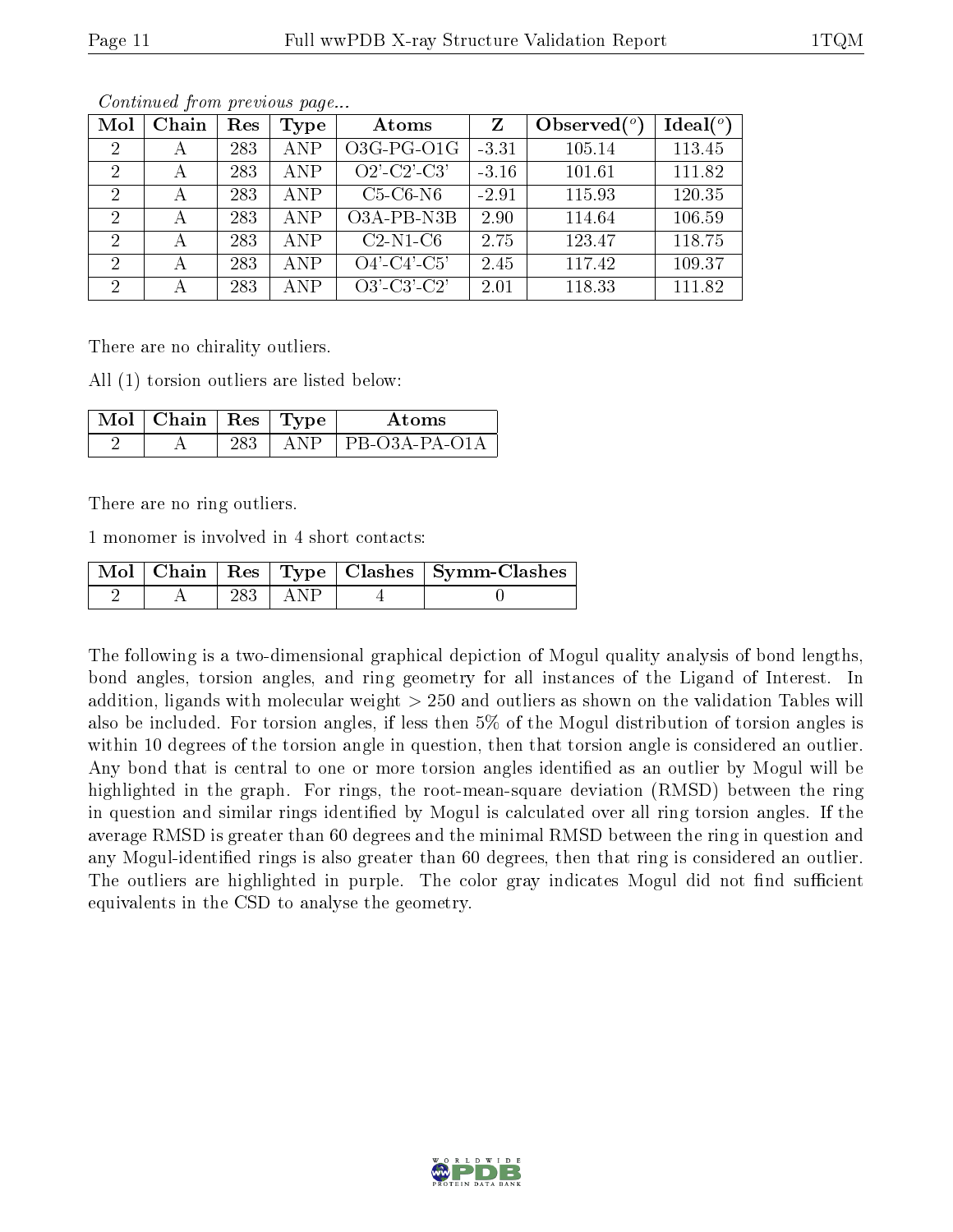

# 5.7 [O](https://www.wwpdb.org/validation/2017/XrayValidationReportHelp#nonstandard_residues_and_ligands)ther polymers (i)

There are no such residues in this entry.

## 5.8 Polymer linkage issues (i)

There are no chain breaks in this entry.

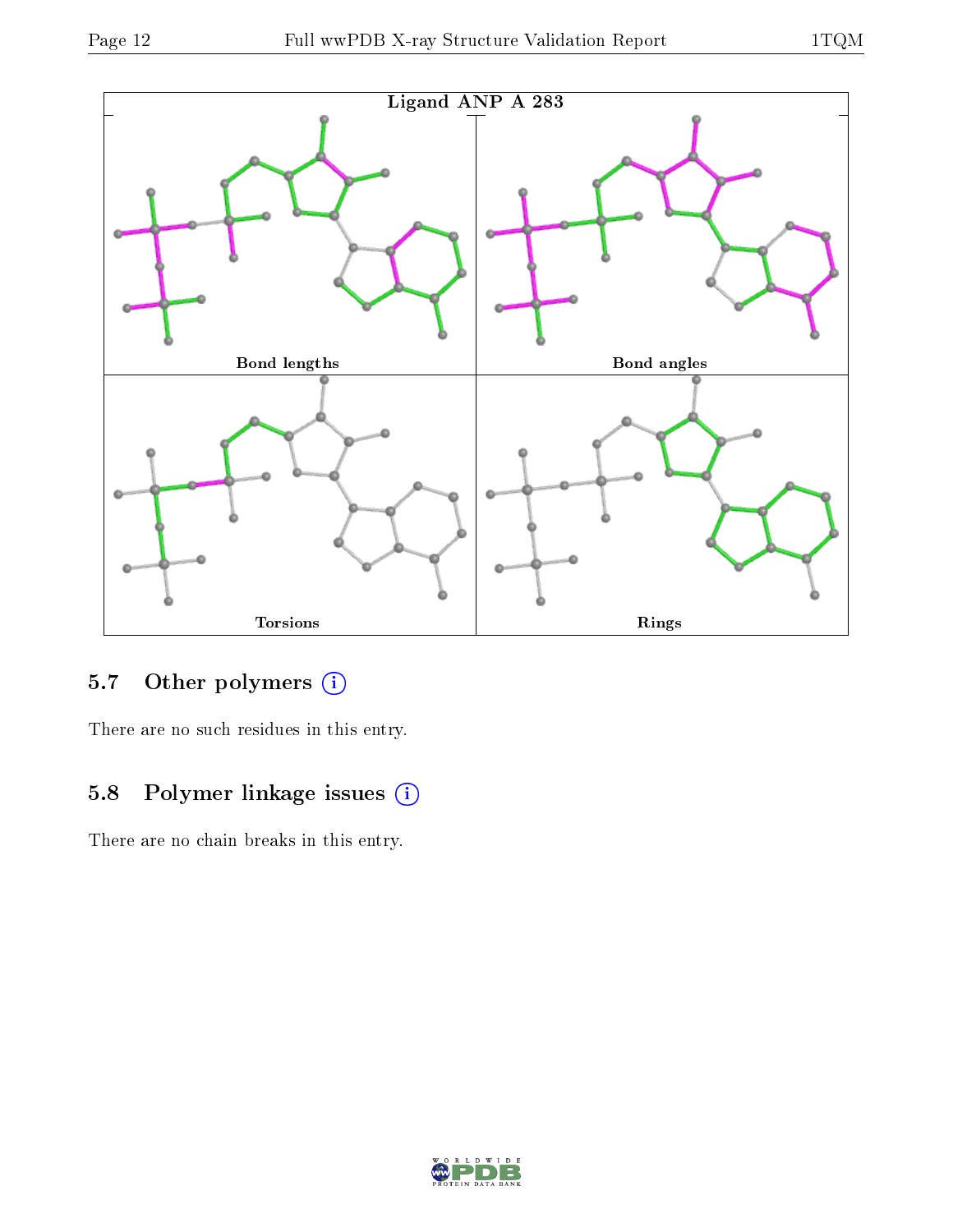# 6 Fit of model and data  $(i)$

## 6.1 Protein, DNA and RNA chains  $(i)$

In the following table, the column labelled  $#RSRZ> 2'$  contains the number (and percentage) of RSRZ outliers, followed by percent RSRZ outliers for the chain as percentile scores relative to all X-ray entries and entries of similar resolution. The OWAB column contains the minimum, median,  $95<sup>th</sup>$  percentile and maximum values of the occupancy-weighted average B-factor per residue. The column labelled ' $Q< 0.9$ ' lists the number of (and percentage) of residues with an average occupancy less than 0.9.

| $\mod$ | Chain | Analysed     | $<$ RSRZ $>$ | $\#\text{RSRZ}\text{>2}$            | $\text{OWAB}(\AA^2)   \text{Q}<0.9$ |  |
|--------|-------|--------------|--------------|-------------------------------------|-------------------------------------|--|
|        |       | 269/282(95%) | 0.32         | $\mid$ 22 (8%) 11 11 14, 23, 43, 60 |                                     |  |

All (22) RSRZ outliers are listed below:

| Mol            | $\overline{\text{Chain}}$ | Res            | Type                    | <b>RSRZ</b>      |
|----------------|---------------------------|----------------|-------------------------|------------------|
| $\mathbf{1}$   | $\overline{A}$            | $\mathbf{1}$   | <b>MET</b>              | 7.5              |
| $\overline{1}$ | $\overline{\rm A}$        | 26             | <b>TRP</b>              | 3.9              |
| $\overline{1}$ | $\overline{A}$            | 134            | $\overline{\text{GLU}}$ | $\overline{3.7}$ |
| $\overline{1}$ | $\overline{\rm A}$        | 142            | <b>HIS</b>              | 3.7              |
| $\overline{1}$ | $\overline{\rm A}$        | 234            | <b>ILE</b>              | $\overline{3.6}$ |
| $\overline{1}$ | $\overline{\rm A}$        | 233            | ILE                     | 3.4              |
| $\mathbf{1}$   | $\overline{A}$            | 41             | $\rm{ARG}$              | 3.4              |
| $\overline{1}$ | $\overline{A}$            | $65\,$         | <b>LYS</b>              | $\overline{3.1}$ |
| $\overline{1}$ | $\overline{\rm A}$        | 191            | $\rm \bar{A}RG$         | 3.0              |
| $\overline{1}$ | $\overline{A}$            | 124            | $\overline{\text{VAL}}$ | 3.0              |
| $\overline{1}$ | $\overline{\rm A}$        | 219            | <b>LEU</b>              | 3.0              |
| $\mathbf{1}$   | $\overline{\rm A}$        | $\overline{2}$ | <b>ASN</b>              | 2.9              |
| $\mathbf{1}$   | $\overline{A}$            | 280            | LEU                     | $\overline{2.7}$ |
| $\overline{1}$ | $\overline{A}$            | 236            | PHE                     | 2.5              |
| $\overline{1}$ | $\overline{A}$            | 132            | $\overline{\text{VAL}}$ | $\overline{2.5}$ |
| $\overline{1}$ | $\overline{\rm A}$        | 282            | GLU                     | 2.4              |
| $\overline{1}$ | $\overline{A}$            | 279            | ILE                     | 2.4              |
| $\overline{1}$ | $\overline{\rm A}$        | 216            | <b>HIS</b>              | $\overline{2.2}$ |
| $\mathbf{1}$   | $\overline{A}$            | 58             | $\rm{ARG}$              | 2.1              |
| $\overline{1}$ | $\overline{A}$            | 64             | $\overline{\text{GLN}}$ | $2.0\,$          |
| $\mathbf{1}$   | $\overline{\rm A}$        | 248            | $\rm{ARG}$              | $2.0\,$          |
| $\mathbf{1}$   | $\overline{\rm A}$        | 188            | <b>TYR</b>              | 2.0              |

### 6.2 Non-standard residues in protein, DNA, RNA chains  $(i)$

There are no non-standard protein/DNA/RNA residues in this entry.